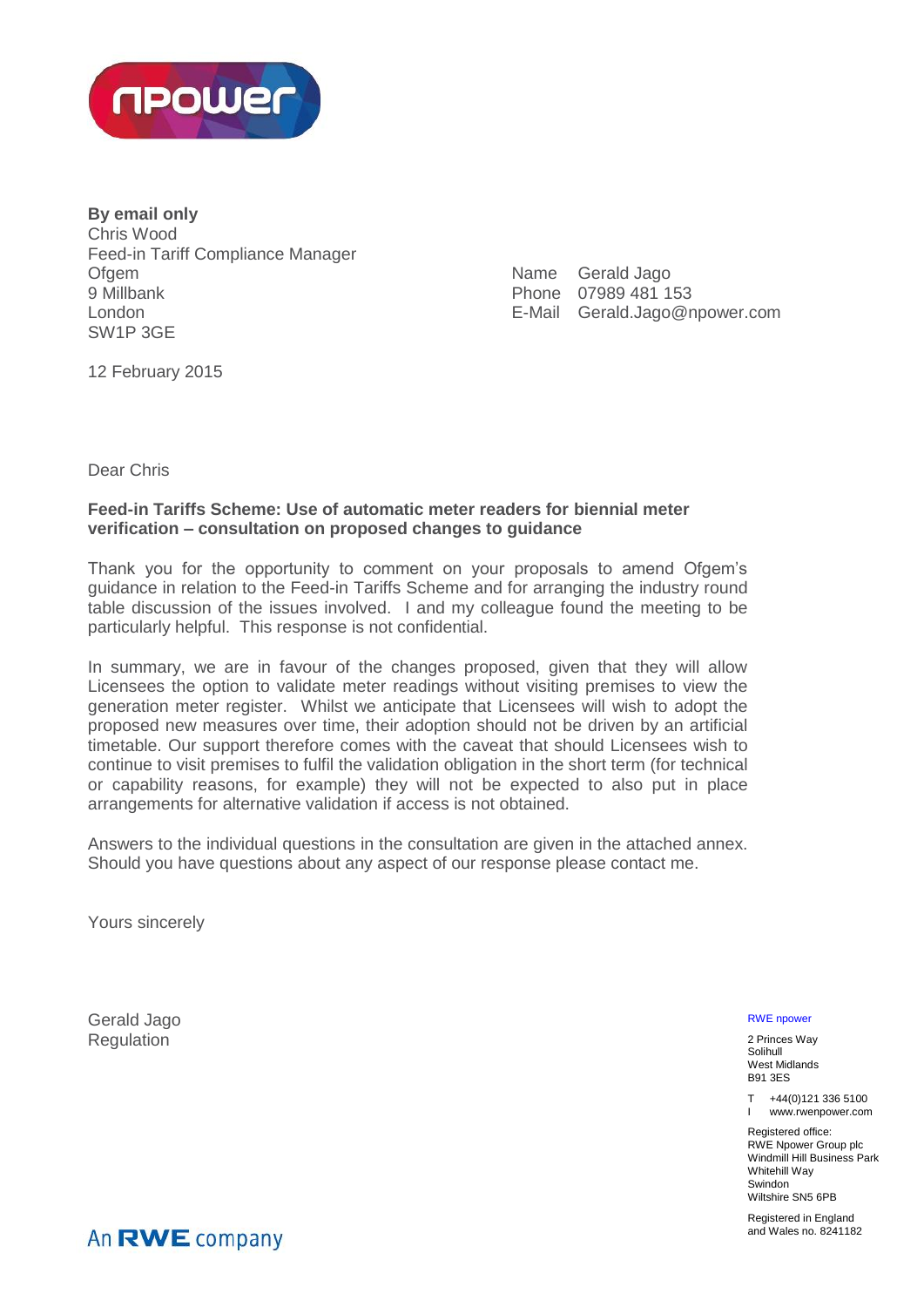#### **Annex**

## **Feed-in Tariffs Scheme: Use of automatic meter readers for biennial meter verification – consultation on proposed changes to guidance**

### **Question one: do you agree with our proposal to allow the use of AMR data for biennial meter verification? Please provide evidence to support your answer.**

We agree that Licensees should have the flexibility to be able to use any or all of the alternative means of verification suggested, including AMR data; and we would expect that all suppliers would wish in time to move to alternative verification for AMRs.

#### **Question two: do you agree with the methods of verification and sample size we have proposed? If not, what would you propose and for what reason?**

We have reservations in relation to forced use of an alternative means, particularly in the short term, where physical inspection has not been possible. The reservations are largely to do with the potential difficulties in setting up the suggested alternatives and associated processes:

- auditing generators' systems and processes to ensure they remain compliant: this could be detailed and quite onerous, particularly if any form of access is required. In the first instance we would have to ascertain the meter configuration to ensure it falls within the definition of AMR given in the consultation (linked components); and then set up an audit process;
- use of historical data sourced directly from the meter service provider (MSP) to corroborate meter readings: there are no meter operators meeting the commonly accepted definition of a meter operator providing this information at present. As discussed at the industry meeting therefore how would the independence of the MSP be guaranteed?

Whilst none of these is insurmountable, they involve practical developments and issues of responsibility in relation to who should be required to establish the processes (generator or Licensee). These would take time to resolve and at the very least, therefore, there should be a period of transition. The issues may in any case be more appropriately and expediently agreed in co-operation between generator and Licensee, if necessary forming a part of the contract terms and outlining a course of events should the preferred method fail.

An issue worth noting is that using historical data only would not identify whether the meter had been installed correctly (such that it records correctly) in the first instance. There may be a case therefore for considering whether all AMRs should have an initial inspection before being able to move to alternative methods of validation. Coupled with the 5 per cent continuing physical inspection suggested, this would give greater regulatory confidence.

**Question three: do you agree with the security measures proposed? Are there any other security measures you think are required?**